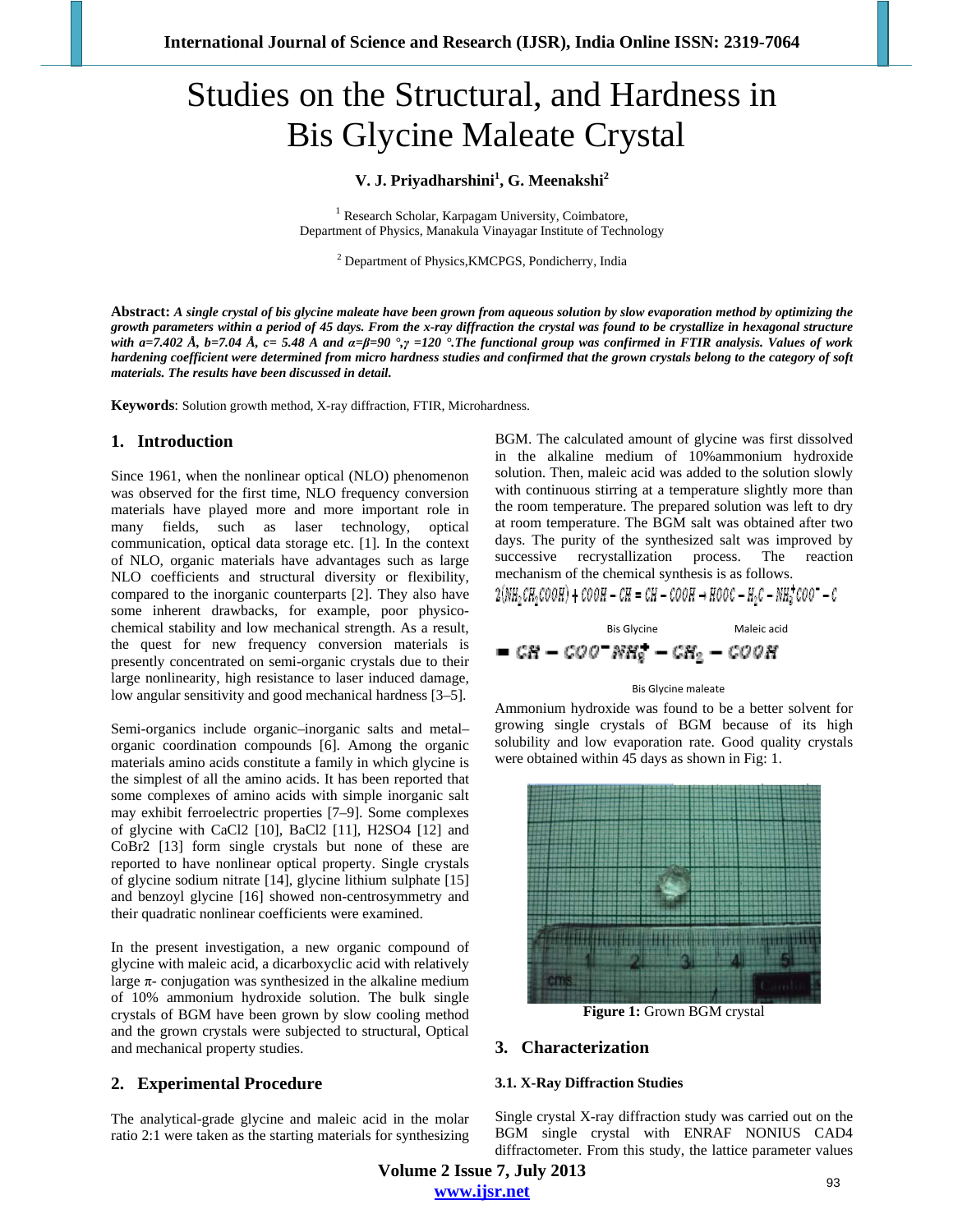of BGM crystal were found to be a=7.402 Å, b=7.04 Å, c= 5.48 Å and  $\alpha = \beta = 90^\circ$ ,  $\gamma = 120^\circ$  . This indicates that BGM crystallizes in hexagonal system. X-Ray diffractogram of the crystal was recorded on the XPERT-PRO diffractometer using CuKa radiation ( $\lambda$ =1.540598). Hence, the single crystal of BGM satisfies the prime requisite for the material to possess nonlinear optical properties

#### **3.2. FT-IR Spectral analysis**

.

The infrared spectral analysis is effectively used to understand the chemical bonding and it provides information about molecular structure of the synthesized compound. Each and every one chemical compounds have their own typical IR spectrum [17 ].The FTIR Spectrum of the title material was recorded using the PEFTIR Spectrometer in the wave number range  $600-4000$  cm<sup>-1</sup> by KBr pellet method and is shown in the Fig: 2 The intense absorption band at  $3107 \text{ cm}^{-1}$  is difficult to assign for the overlapping frequencies of (O –H)and (N –H).Because O –H vibrations of water molecule and hydrogen bonds extend to the region near 3200 cm<sup>-1</sup>. The broad band in the higher energy region between 2169 and  $1594 \text{cm}^{-1}$  is due to NH3<sup>+</sup> Bending vibrations. The peaks at  $1527 \text{ cm}^{-1}$  corresponds to NH3 symmetric stretching. These results confirm that the glycine exists in zwitter ionic form in the grown crystal. The involvement of NH3 $^+$  in hydrogen bonding is evident from the fine structure of the band in the lower energy region. The absorption bands occur at 885 cm<sup>-1</sup> corresponding to C –C stretching. On investigation of the absorption bands below 1000 cm-1 , COO bending COO rocking are identified at 685 and  $502 \text{ cm}^{-1}$ , respectively [18].



**Figure 2:** FT-IR Spectrum of BGM crystal

#### **3.3. Microhardness**

Mechanical strength of a crystal was studied by measuring micro-hardness and it plays an important role in the fabrication of opto-electronic devices. The hardness of a material is a measure of its resistance to plastic deformation. The permanent deformation can be achieved by indentation, bending, scratching or cutting. This is due to normal indentation size effect (ISE) [19]. It was observed that micro-hardness number increases with increase in load up to 200 g and further increase in load causes cracks formation which leads the decrease in hardness value. This may be due to the release of internal stress.

The plots between log P against log d for BGM crystals are shown in the Fig: 5. The slope of the straight lines of the figure gives the work hardening coefficient (n). The work hardening coefficient (n) for BGM crystal is found to be

1.85 which is in good agreement. According to Onitsch [20], if n is greater than 1.6, the microhardness number increases with increase in load. Since the obtained values of BGM is more than 1.6, the grown crystals of this work belong to the category of soft materials and hardness number increases with the load and it is useful for non-linear optical applications



**Figure 5:** Plots of Log d versus Log P for BGM crystal

#### **4. Conclusion**

Optically transparent nonlinear optical BGM single crystal was grown by temperature lowering method from aqueous solution containing glycine, maleic acid and ammonium hydroxide. The single crystal X-ray diffraction studies revealed that the grown crystal of BGM belongs to a hexagonal system. FTIR spectrum confirms the presence of various functional groups of bis glycine maleate and the existence of glycine in zwitter ionic form in the grown crystal has also been identified. The work hardening co-efficient value was calculated to be 1.85, which ensures the good mechanical stability of the grown crystal and it is a soft material which is best used for the non linear optical applications.

#### **References**

- **[1]** K.F. Hulme, Rep. Prog. Phys. 36 (1973) 497.
- [2] D.S. Chemla, J. Zyss (Eds.), Nonlinear Optical Properties of Organic Molecules and Crystals, vols. 1 and 2, Academic Press, New York, 1987.
- [3] G. Xing, M. Jiang, Z. Sao, D. Xu, Chin. J. Lasers 14 (1987) 302.
- [4] N. Zhang, M. Jiang, D. Yuan, D. Xu, X. Tao, Chin. Phys. Lett. 6 (1989) 280.
- [5] H.O. Marcy, L.F. Warren, M.S. Webb, C.A. Ebbers, S.P. Velsko, G.C. Kennedy, G.L.Catella, Appl. Opt. 31 (1992) 5051.
- [6] H.L. Bhat, Bull. Mater. Sci. 17 (1994) 1233.
- [7] R. Pepinsky, Y. Okaya, D.P. Eastman, T. Mitsui, Phys. Rev. 107 (1957) 1538.
- [8] R. Pepinsky, K. Vedam, Y. Okaya, Phys. Rev. 110 (1958) 1309.
- [9] Deepthy, H.L. Bhat, J. Cryst. Growth 226 (2001) 287.
- [10]S. Natarajan, J.K. Mohan Rao, Z. Kristallogr. 152 (1984) 179.
- [11]P. Narayanan, S. Venkataraman, Z. Kristallogr. 142 (1975) 52.